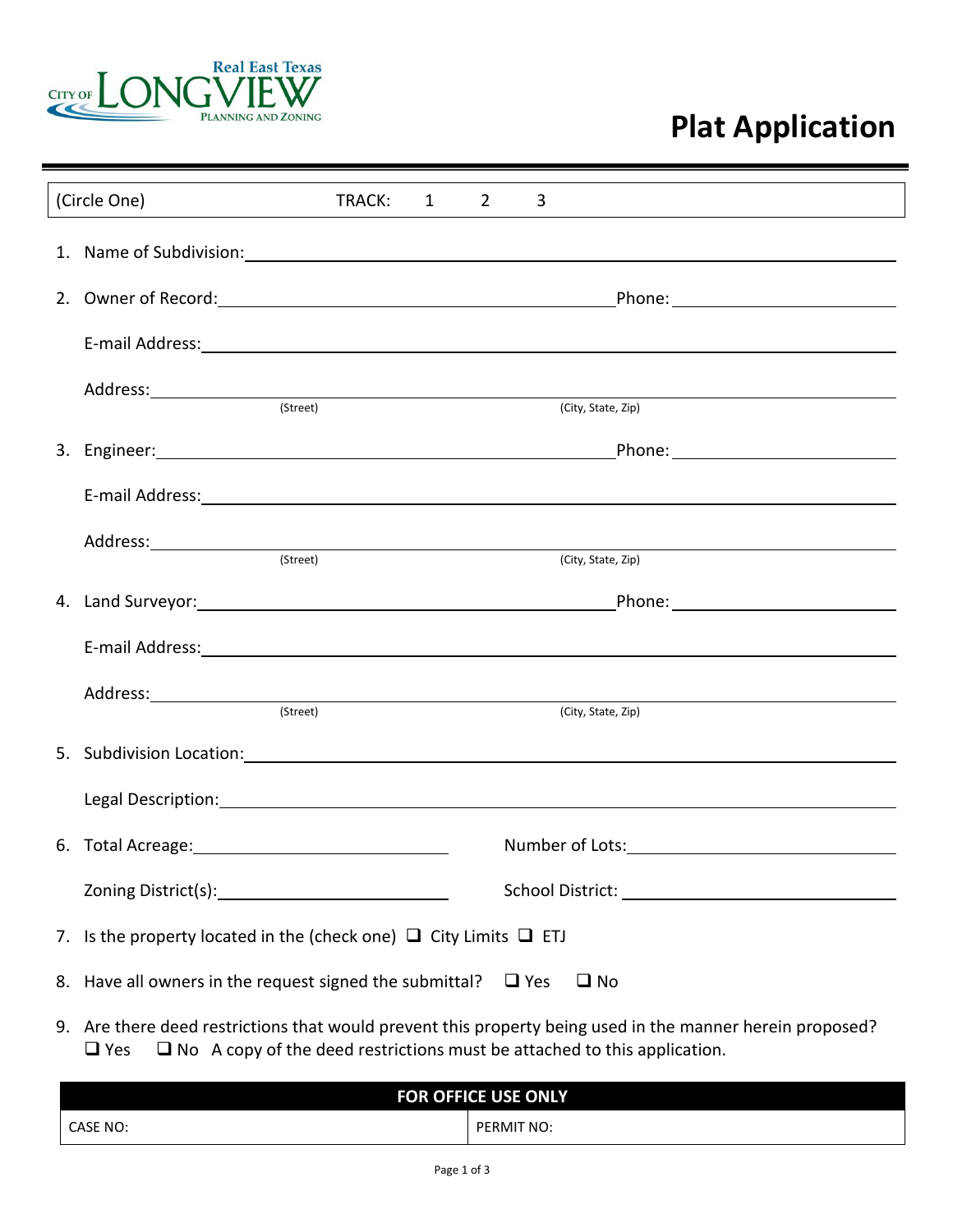## **ALL OF THE FOLLOWING INFORMATION IS REQUIRED, BY ORDINANCE, TO BE CONTAINED ON THE FINAL PLAT. PLACE A CHECK MARK NEXT TO EACH ITEM TO VERIFY THAT IT IS CONTAINED ON THE PLAT.**

| <b>THAT IT IS CONTAINLE ON THE LEAT</b>                                                        |   |
|------------------------------------------------------------------------------------------------|---|
| <b>DESCRIPTION</b>                                                                             | ✔ |
| Five (5) paper copies, one (1) dwg, and one (1) pdf on CD are provided.                        |   |
| The title or name by which the subdivision is to be identified, north point, the scale of the  |   |
| map and the name of the professional land surveyor responsible.                                |   |
| A definite legal description and identification of the tract being subdivided.<br><b>This</b>  |   |
| description shall be sufficient for the requirements of title examination. The plat shall be a |   |
| descriptive diagram shown to scale.                                                            |   |
| The boundaries of the subdivided property, the location or designation of all streets, alleys, |   |
| parks, easements and other areas intended to be dedicated or deeded to the public use,         |   |
| with proper dimensions. The boundaries of the subdivision shall be indicated by a heavy        |   |
| line and shall be tied by dimension to the established centerline of any existing boundary     |   |
| streets.                                                                                       |   |
| The location of all adjacent streets and alleys, with their names, and the names of            |   |
| adjoining subdivisions with exact location and designated by number of lots and blocks. If     |   |
| adjoining property is undeveloped, the name of the owner of record shall be designated.        |   |
| All headright survey boundary lines, city limit boundary lines, county boundary lines,         |   |
| school district boundary lines, and boundary lines of other developed subdivisions,            |   |
| including but not limited to water districts and any other public entities, adjacent to or     |   |
| within the subdivision.                                                                        |   |
| All lot, block, square footage or acreage, and street boundary lines, with block numbers as    |   |
| designated by the City Planner and lots numbered consecutively. Building lines and             |   |
| easements shall be shown and shall be defined by dimension. The actual width of the right-     |   |
| of-way of proposed streets shall be shown, measured at right angles or radially, where         |   |
| curved. All principal lines shall have the bearing given and any deviations from the norm      |   |
| shall be indicated. There shall be sufficient annotation shown on the plat that every street,  |   |
| lot, easement, boundary line or any other matter of a surveying nature shown thereon is        |   |
| capable of being laid out on the ground, based solely upon the data shown on the plat.         |   |
| Accurate dimensions, both linear and angular, of all items on the plat; the boundary survey    |   |
| of the site must conform to the current procedures and practices established by the Texas      |   |
| Board of Professional Land Surveying, as authorized by the Professional Land Surveying         |   |
| Practices Act, as amended. Linear dimensions may be expressed in feet and decimals of a        |   |
| foot; angular dimensions may be shown by bearings. Curved boundaries shall be fully            |   |
| described and all essential information given; circular curves shall be defined by actual      |   |
| length of radius and not by degree of curvature. Complete reference monuments with a           |   |
| descriptive legend are required.                                                               |   |
| The location of all lot and block corners and permanent survey reference monuments with        |   |
| a descriptive legend.                                                                          |   |
| A certificate that the plat is true and correct and in accordance with the determination of    |   |
| surveys actually made on the ground, placed on the face of the plat. The certificate shall     |   |
| also state that the plat was made in accordance with the current procedures and practices      |   |
| established by the Texas Board of Professional Land Surveying, as authorized by the            |   |
| Professional Land Surveying Practices Act. The certificate shall be sworn before a notary      |   |
| public by the professional land surveyor who surveyed, mapped, and monumented the              |   |
| land to be subdivided. The certificate shall show whether or not the tract is within three     |   |